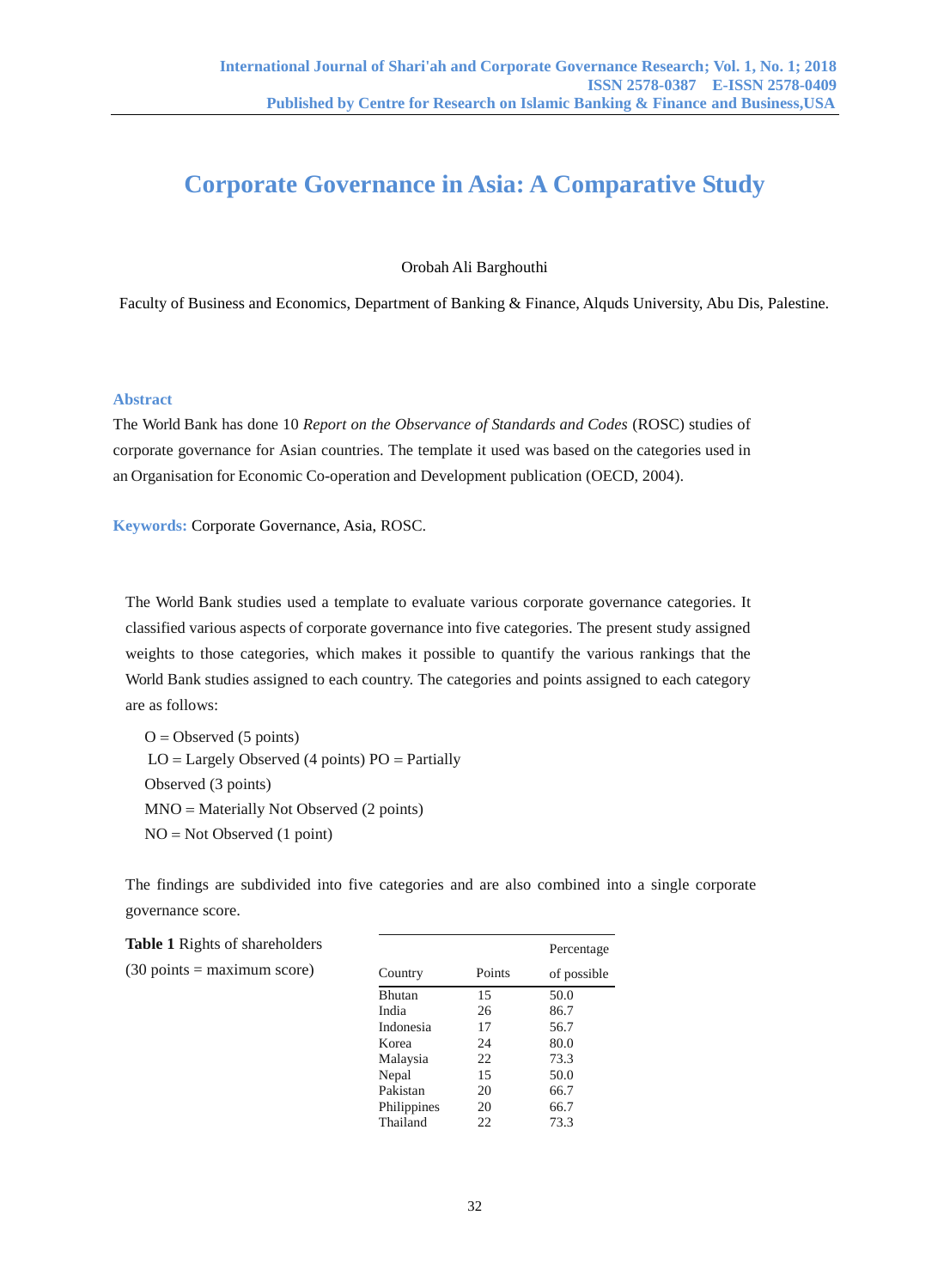#### *Rights of Shareholders*

Table 1 shows the scores for the 10 Asian countries in the category of Rights of Shareholders. There are separate columns for points (30 points maximum) and per- centage of possible points. India and Korea were the only countries to score at the 80 percent level. Korea was included in the study even though it is not technically a developing country because (1) the World Bank did a study of Korea and (2) it was thought that including Korea would serve as a good benchmark against which the other countries could be measured.The bar chart below shows the relative ranking for the various countries. Bhutan and Nepal are at the bottom, followed closely by Vietnam and Indonesia. India and Korea are at the other end of the spectrum, although not with perfect scores.



## *Equitable Treatment of Shareholders*

Table 2 shows the scores for the category Equitable Treatment of Shareholders. None of the countries scored at or above 80 percent for this category. Malaysia, Pakistan, and Thailand came the closest, at 73.3 percent.

| Table 2<br>Equitable treatment                                     | of          |        | Percentage  |
|--------------------------------------------------------------------|-------------|--------|-------------|
| shareholders $(15 \text{ points} = \text{maximum} \text{Country})$ |             | Points | of possible |
| score)                                                             | Bhutan      | 9      | 60.0        |
|                                                                    | India       | 9      | 60.0        |
|                                                                    | Indonesia   | 9      | 60.0        |
|                                                                    | Korea       | 10     | 66.7        |
|                                                                    | Malaysia    | 11     | 73.3        |
|                                                                    | Nepal       |        | 46.7        |
|                                                                    | Pakistan    | 11     | 73.3        |
|                                                                    | Philippines | 9      | 60.0        |
|                                                                    | Thailand    | 11     | 73.3        |
|                                                                    |             |        |             |

The bar chart below showsthe relative ranking. Malaysia, Pakistan, and Thailand are in a tie for

first place. Vietnam and Nepal lag behind.



## **Equitable Treatment of Shareholders [15 maximum]**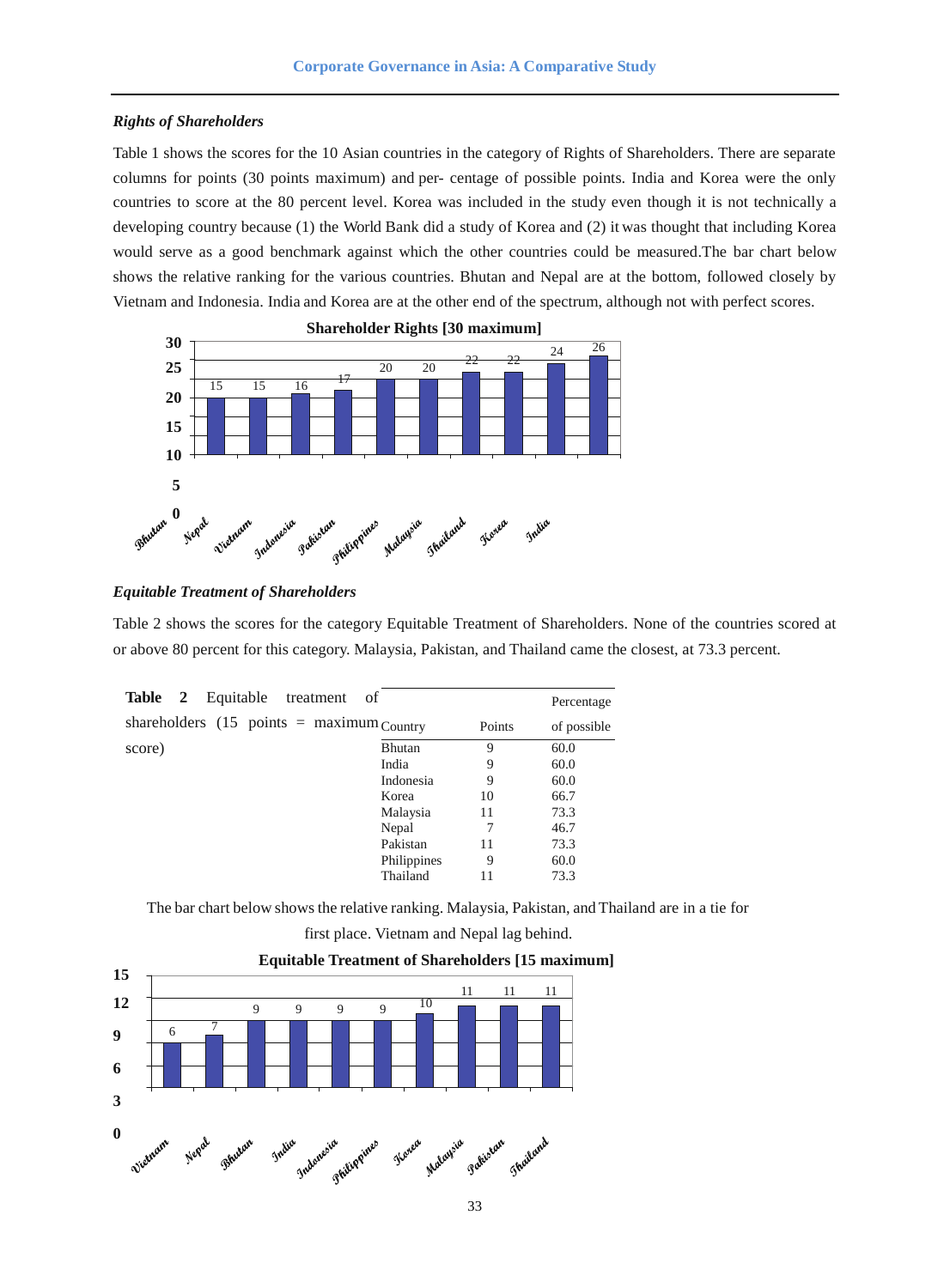## *Role of Stakeholders in Corporate Governance*

Table 3 shows the scores in the category of Role of Stakeholders in corporate governance.India scored an impressive 90 percent in this category and four other countries scored 80 percent or above.

|  |  |  |  |  |  |  | Table 3 Role of stakeholders in corporate governance (20 points = maximum score) |
|--|--|--|--|--|--|--|----------------------------------------------------------------------------------|
|--|--|--|--|--|--|--|----------------------------------------------------------------------------------|

|               |        | Percentage of |
|---------------|--------|---------------|
| Country       | Points | possible      |
| <b>Bhutan</b> | 11     | 55.0          |
| India         | 18     | 90.0          |
| Indonesia     | 12     | 60.0          |
| Korea         | 17     | 85.0          |
| Malaysia      | 16     | 80.0          |
| Nepal         | 13     | 65.0          |
| Pakistan      | 17     | 85.0          |
| Philippines   | 13     | 65.0          |
| Thailand      | 16     | 80.0          |
| Vietnam       | 11     | 55.0          |

The bar chart below shows the relative ranking. India is in first place, followed closely by Korea and Pakistan. Bhutan and Vietnam are at the other end of the scale.



**Role of Stakeholders [20 maximum]**

#### *Disclosure and Transparency*

Table 4 shows the scores in the category of Disclosure and Transparency. Only three countries scored at or above the 80 percent level.The bar chart below shows the relative scores. Malaysia had the best score, followed closely by Korea and Pakistan. Nepal was at the low end of the scale,fol- lowed by Bhutan and Vietnam.



**Disclosure & Transparency [20 maximum]**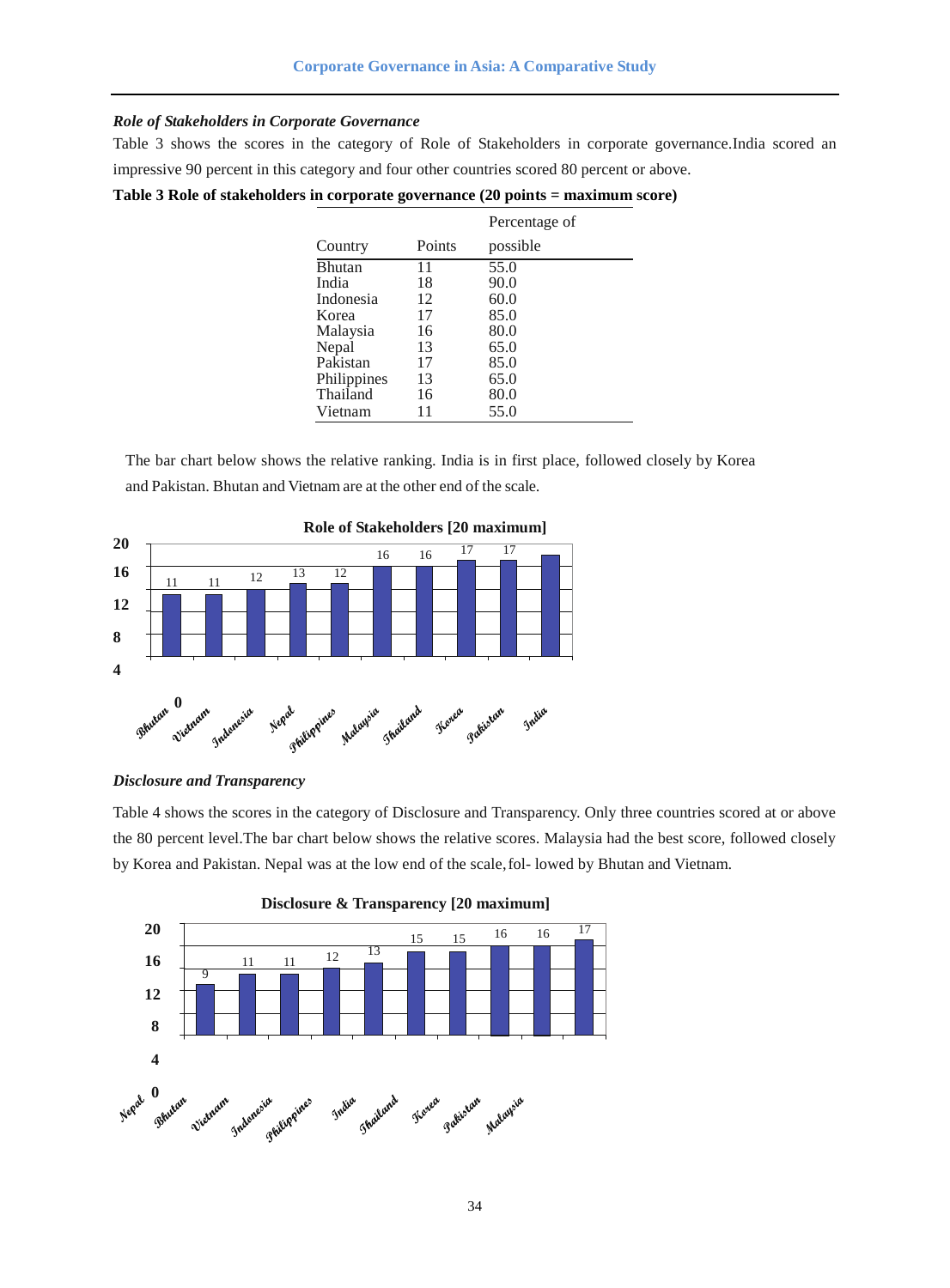# **Table 4** Disclosure and transparency

|  | $(20 \text{ points} = \text{maximum score})$ |  |
|--|----------------------------------------------|--|
|  |                                              |  |

|         | Percentage                                   |               |        |             |
|---------|----------------------------------------------|---------------|--------|-------------|
| Country | Points                                       |               |        |             |
|         |                                              | <b>Bhutan</b> | 11     | 55.0        |
|         |                                              | India         | 15     | 75.0        |
|         |                                              | Indonesia     | 12     | 60.0        |
|         |                                              | Korea         | 16     | 80.0        |
|         |                                              | Malaysia      | 17     | 85.0        |
|         |                                              | Nepal         | 9      | 45.0        |
|         |                                              | Pakistan      | 16     | 80.0        |
|         |                                              | Philippines   | 13     | 65.0        |
|         |                                              | Thailand      | 15     | 75.0        |
|         |                                              | Vietnam       | 11     | 55.0        |
|         |                                              |               |        |             |
|         | Table 5 Responsibilities of the board        |               |        | Percentage  |
|         | $(30 \text{ points} = \text{maximum score})$ | Country       | Points | of possible |
|         |                                              | <b>Bhutan</b> | 18     | 60.0        |
|         |                                              | India         | 25     | 83.3        |
|         |                                              | Indonesia     | 18     | 60.0        |
|         |                                              | Korea         | 20     | 66.7        |
|         |                                              | Malaysia      | 22     | 73.3        |
|         |                                              | Nepal         | 21     | 70.0        |
|         |                                              | Pakistan      | 21     | 70.0        |
|         |                                              | Philippines   | 19     | 63.3        |

# *Responsibilities of the Board*

Table 5 shows the scores in the category Responsibilities of the Board. Only India scored at or above 80 percent.

The bar chart below shows the relative scores. India had the best score, followed by Malaysia. Vietnam was at the low end of the scale.



# *Overall Scores*

Table 6 shows the combined scores for all categories. India was the only country to reach the 80 percent level, followed by Malaysia and Korea. The Vietnamese score was only slightly above 50 percent. Bhutan, Indonesia and Nepal were also less than 60 percent.

The bar chart below shows the relative rankings. Although India was in first place with 93 points, it is still below the 115-point maximum. Vietnam has a long way to go before achieving a respectable score.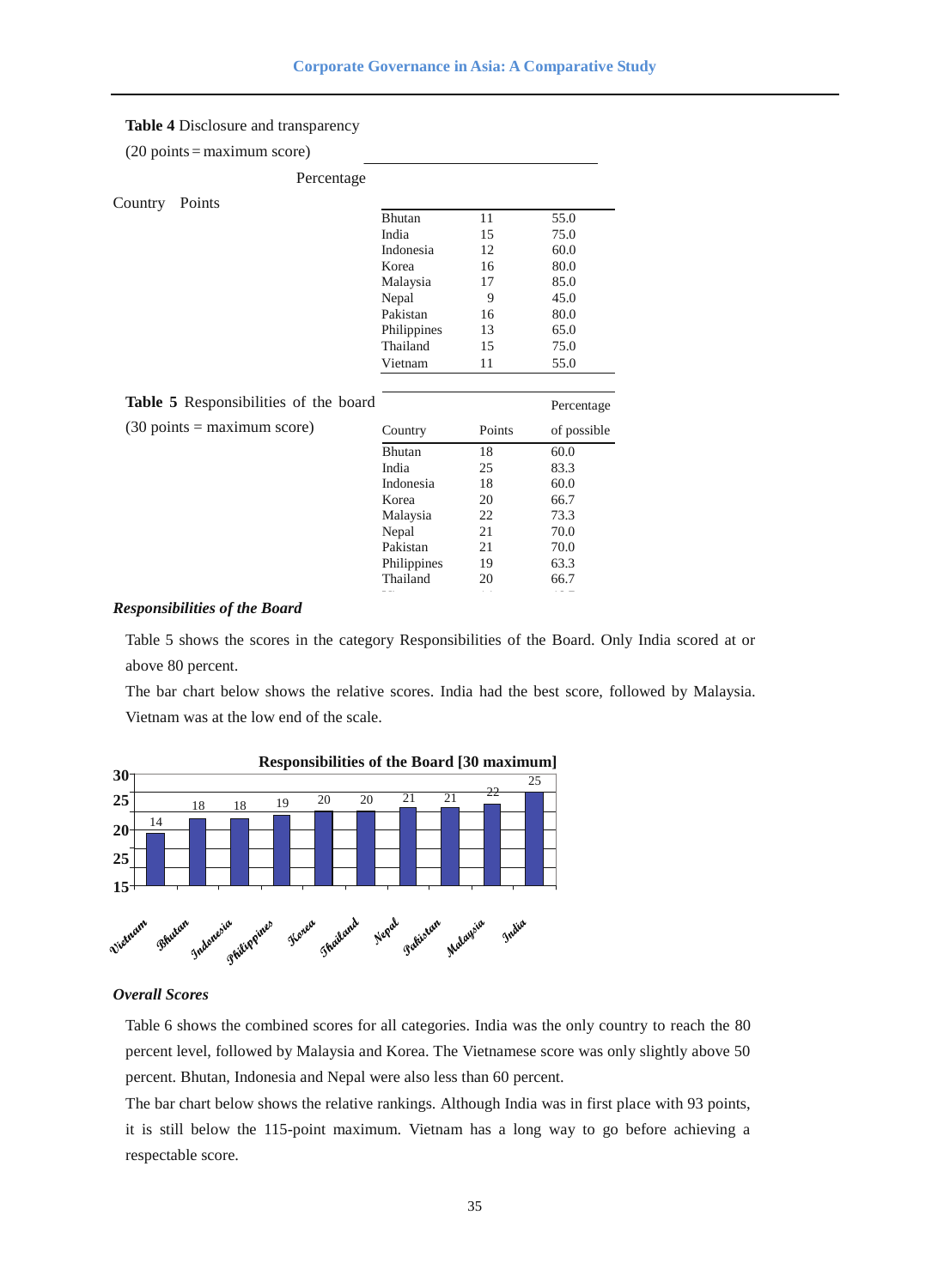



| <b>Table 6</b> Overall scores (115 points $=$ |             |        | Percentage  |
|-----------------------------------------------|-------------|--------|-------------|
| maximum score)                                | Country     | Points | of possible |
|                                               | Bhutan      | 64     | 55.7        |
|                                               | India       | 93     | 80.9        |
|                                               | Indonesia   | 68     | 59.1        |
|                                               | Korea       | 87     | 75.7        |
|                                               | Malaysia    | 88     | 76.5        |
|                                               | Nepal       | 65     | 56.5        |
|                                               | Pakistan    | 85     | 73.9        |
|                                               | Philippines | 74     | 64.3        |
|                                               | Thailand    | 84     | 73.0        |

### **References**

- Organisation for Economic Co-operation and Development (2004). *Principles of Corporate Governance.* Paris: Author.
- World Bank (2005). *Corporate Governance Country Assessment: Nepal. Report on the Observance of Standards and Codes (ROSC).*
- World Bank and International Monetary Fund (2003). *Report on the Observance of Standards and Codes (ROSC), Corporate Governance Country Assessment: Republic of Korea.* Washington, DC: Author (September).
- World Bank and International Monetary Fund (2004a). *Report on the Observance of Standards and Codes (ROSC), Corporate Governance Country Assessment: India.* Washington, DC: Author (April).
- World Bank and International Monetary Fund (2004b). *Report on the Observance of Standards and Codes (ROSC), Corporate Governance Country Assessment: Republic of Indonesia.* Washington, DC: Author (August).
- World Bank and International Monetary Fund (2005a). *Report on the Observance of Stan- dards and Codes (ROSC), Corporate Governance Country Assessment: Malaysia.* Washington, DC: Author (June).
- World Bank and International Monetary Fund (2005b). *Report on the Observance of Standards and Codes (ROSC), Corporate Governance Country Assessment: Pakistan.* Washington, DC: Author (June).
- World Bank and International Monetary Fund (2005c). *Report on the Observance of Standards and Codes (ROSC), Corporate Governance Country Assessment: Thailand.* Washington, DC: Author (June).
- World Bank and International Monetary Fund (2006a). *Report on the Observance of Standards and Codes*